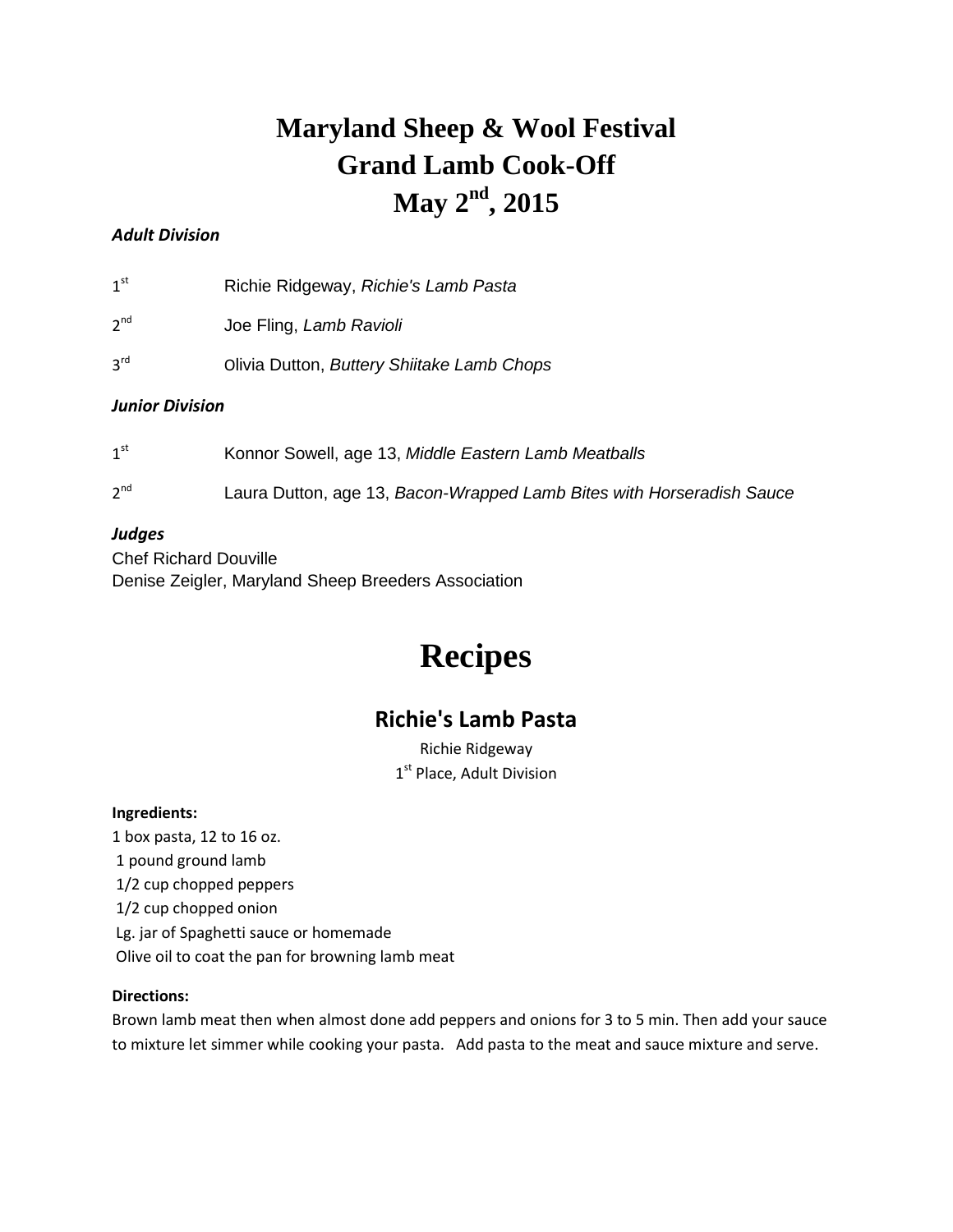## **Lamb Ravioli**

Joe Fling 2<sup>nd</sup> Place, Adult Division

#### **Ingredients:**

| Ground cloves       | Salt & pepper            | White wine     |
|---------------------|--------------------------|----------------|
| Fresh grated nutmeg | Lamb shanks or stew meat | Eggs           |
| Mace blade          | Vegetable oil            | Olive oil      |
| Black pepper        | Celery                   | Ricotta cheese |
| Grains of paradise  | Carrots                  | Parsley        |
| Long pepper         | Onions                   | Mint           |
| Flour               | Garlic                   | Peas           |

### **Directions:**

First, make a spice rub:

2 tbsp. ground cloves 2 tbsp. fresh grated nutmeg 2 tbsp. mace blade 2 tbsp. black pepper 2 tbsp. grains of paradise 4 tbsp. long pepper

Combine all the ingredients in a spice grinder and grind into a fine powder.

Next make a dredge mixture for the lamb shanks:

2 cups Flour 2 tbsp Spice Rub Salt and Pepper to taste

Mix the dredge ingredients in a large bowl. Reserve 3 tblsp of flour mixture. Dredge two lamb shanks in remainder.

Heat 3 tbsp. of vegetable oil in a Dutch Oven. Brown shanks and remove. Add 4 stalks of celery, chopped, 3 carrots, chopped, 1 medium onion chopped and 3 cloves of garlic, chopped to the pot. Sauté until softened, about 5 minutes. Add the reserved flour mixture to the vegetables, stir until flour is lightly browned, 2-3 minutes. Add two cups of dry white wine and two cups of water, bring to a boil and stir until smooth. Put the lamb shanks back in the pot, cover and cook over low heat until meat is falling from the bone, 2-3 hours.

While the lamb is braising, make the pasta dough. In a large bowl, combine 2 cups of flour, 4 large eggs, 2 tablespoons of extra virgin olive oil and 2 tablespoons of water. Knead until well mixed and smooth. Form into a disk, wrap in plastic wrap and refrigerate.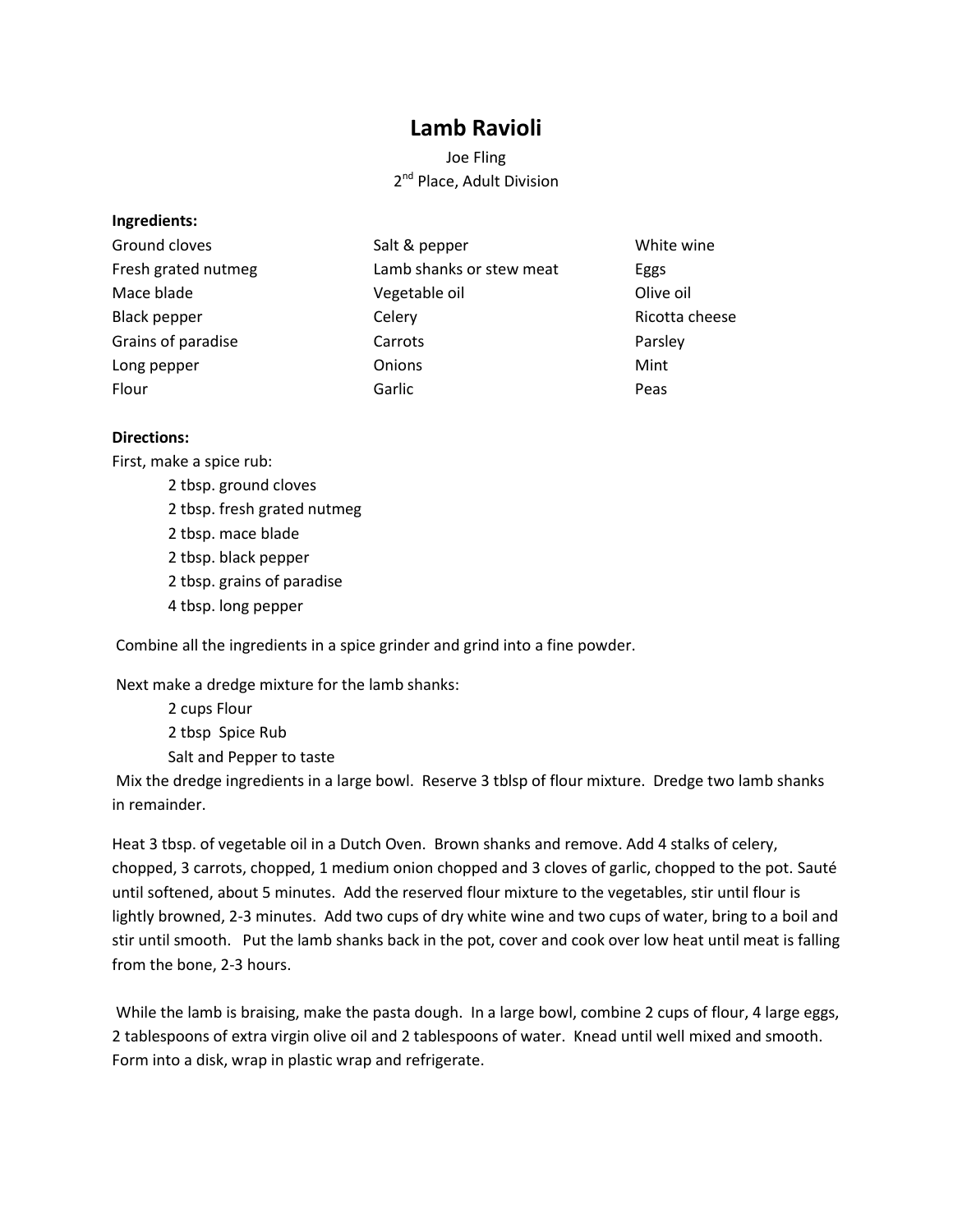When the lamb shanks are done, remove them from the pot and use an immersion blender to blend the braising liquid until smooth, adding more wine or water if needed. Keep warm.

Pull the meat from the lamb shanks and chop it into ¼ inch pieces. You should have about two cups of meat. To the meat, add a 15-16 ounce container of Ricotta cheese, 2-3 tablespoons of grated Parmesan cheese, 2 tablespoons of chopped fresh parsley, 2 tablespoons of chopped fresh mint plus salt and pepper to taste. Set the filling aside.

Take the pasta dough from the refrigerator, cut it into four pieces. Cover the pieces you are not working with either a damp towel or some plastic wrap to keep them from drying out. On a well floured surface, roll the dough very thinly and cut it into 2  $\frac{1}{2}$  inch squares. Reroll the scraps and continue cutting squares. Do this with all of the pasta dough.

Lay out some of the pasta squares, put about a tablespoon of the filling in the center of the square. Wet the outside edges of the dough, lay another square on top. Press down on the edges, pushing out as much air as possible. Once the two pieces of pasta are sealed, press along the edges of the square with a fork to crimp the dough, so the ravioli will not fall apart in the pot.

Boil at least three quarts of water in a large pot and salt it well. Lower the heat until it is barely boiling and put in a few of the ravioli. They will sink to the bottom of the pot. When they float up to the surface, give them about another minute and then drain them and put them in the pot with the warm sauce. Continue until all the ravioli are cooked.

Once all the ravioli are cooked, bring the water back to a rolling boil and add ½ a cup of frozen peas to the water. Boil until the peas are cooked and add them to the pot with the ravioli and sauce.

Serve and enjoy!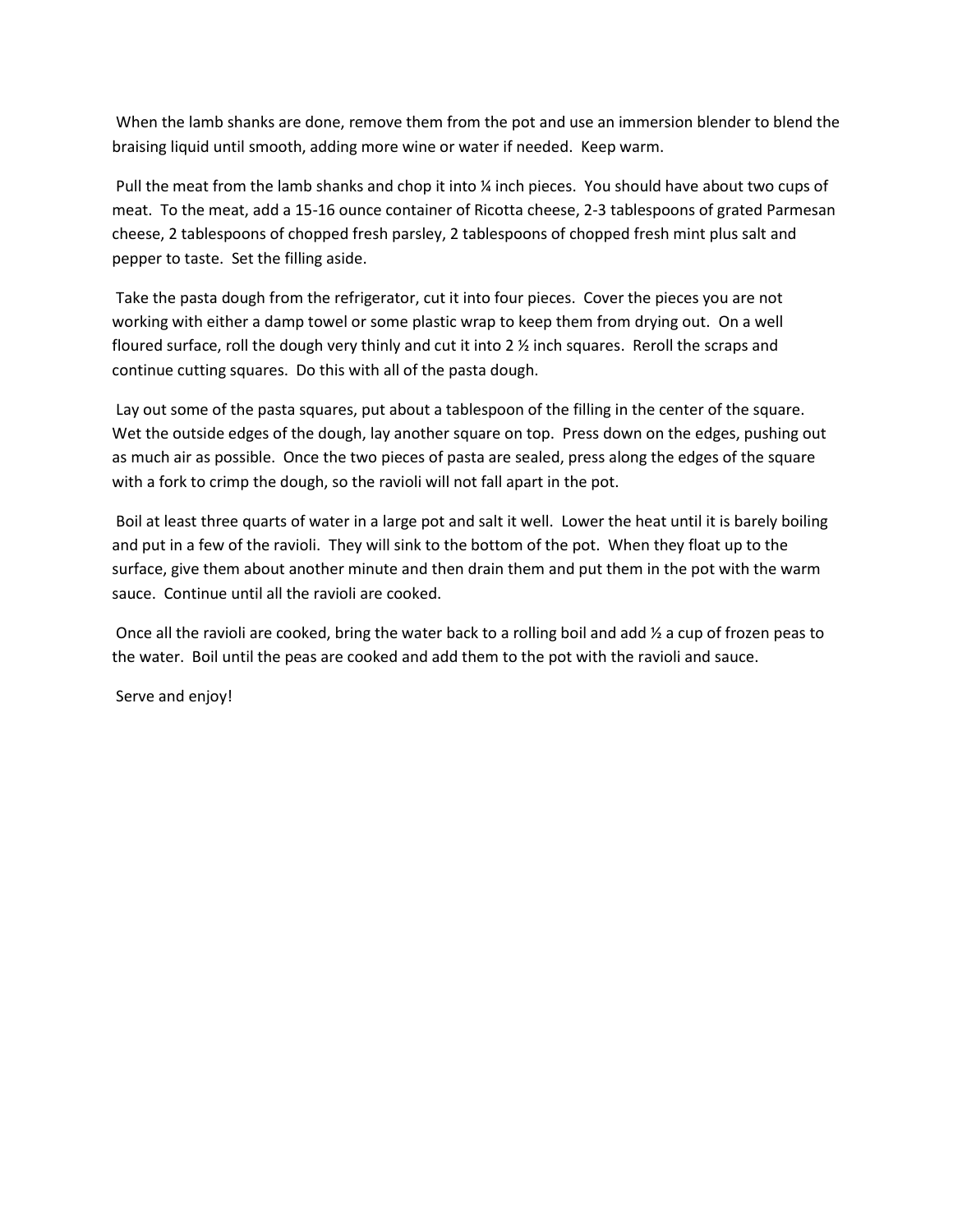# **Buttery Shiitake Lamb Chops**

Olivia Dutton 3<sup>rd</sup> Place, Adult Division

#### **Ingredients, in order of use:**

2 Tbsp olive oil 1 tsp cracked black pepper 1 lb American Lamb Chops, 48 chops, depending on size 2 Tbsp butter 2 Tbsp minced fresh ginger 1 Tbsp minced garlic ½ C thinly sliced shiitake mushrooms ½ tsp salt 1/3 C sake ½ C butter 1 Tbsp finely chopped garlic chives

### **Directions:**

Season lamb chops with black pepper. Heat olive oil in a skillet to the smoking point. Sear chops quickly on both sides, a minute or two for each side. Reduce heat to medium and continue cooking for about 10 minutes. Do not overcook; lamb should be pink inside when done. Remove lamb from skillet and keep warm.

Melt 2 Tbsp butter in the skillet and add ginger and garlic. Cook gently until translucent, about 23 minutes. Add the shiitake mushrooms and ½ tsp salt and cook until softened about 34 minutes. Pour in sake and reduce by half. Stir in the ½ C butter, reduce heat and cook until butter melts and turns dark golden brown. Stir in chives. Serve sauce over chops. Serves 4.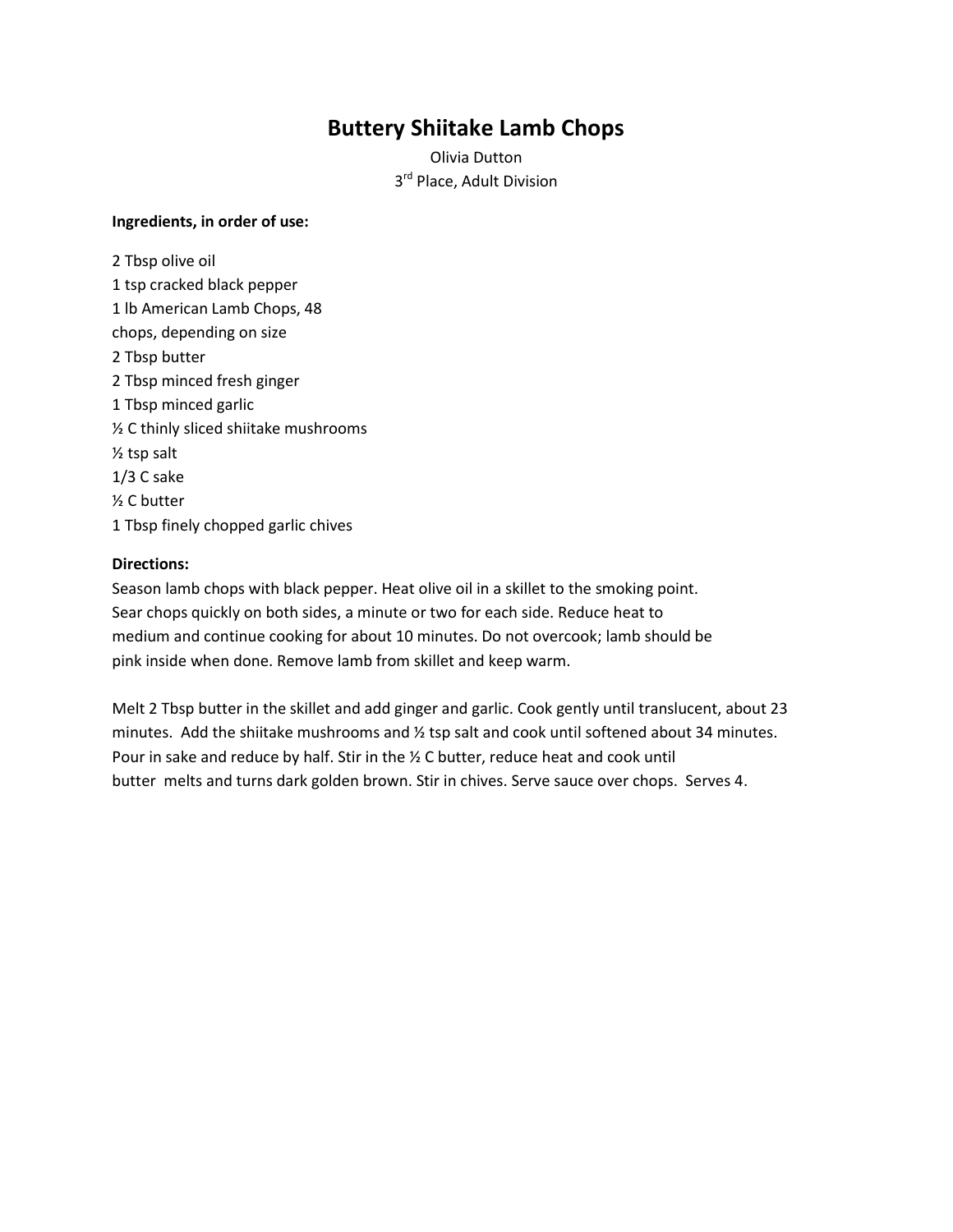# **Middle Eastern Lamb Meatballs**

Konnor Sowell, Age 13 1<sup>st</sup> Place, Junior Division

### **Ingredients:**

1 pound ground lamb ½ cup chopped fresh parsley ½ cup bread crumbs 1 egg 2 cloves garlic minced ½ chopped onion 1 teaspoon coriander 1 teaspoon kosher salt ¼ teaspoon cinnamon ¼ teaspoon allspice ¼ teaspoon cayenne

### **Directions:**

Form into balls. If cooking on stove heat either olive oil or half cup of vegetable broth on medium heat. Place balls in skillet and cover be careful not to burn. If using electric skillet set for 350 and heat either olive oil or half cup of vegetable broth. I used vegetable broth. Place meat balls in skillet and cover. Be sure to check and turn your meatballs every so often.

( I used vegetable broth after trying I found the meatballs were less likely to burn.)

Serve with a Tahini Yogurt sauce.